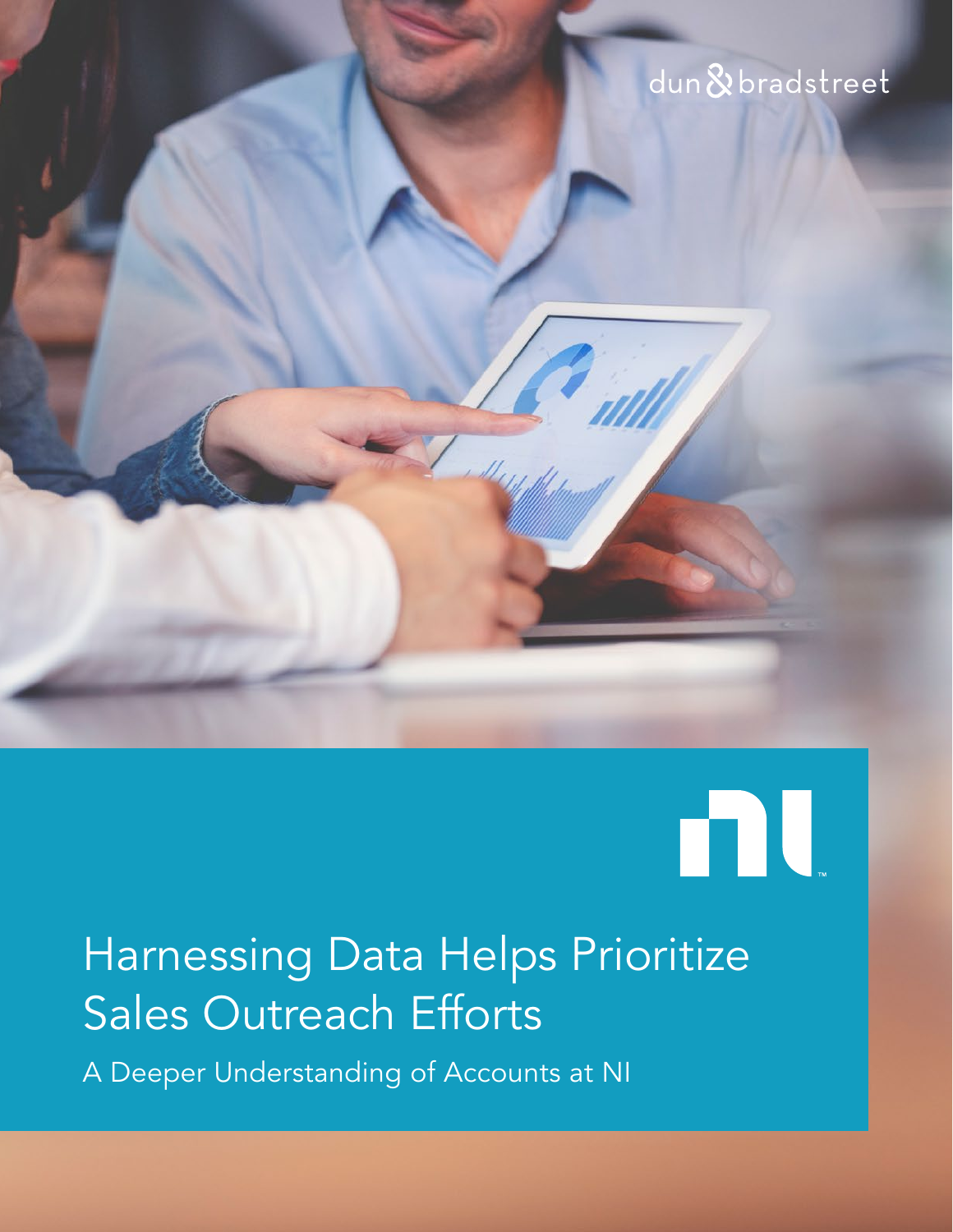

### Informed sales plays can be invaluable, helping a good sales team become great.

NI develops automated test and automated measurement systems that help engineers and enterprises solve the world's toughest challenges. Through all phases of the product development cycle, NI's tailored, software-connected approach helps make visions a reality for their customers across diverse industries including semiconductor, automotive, aerospace and defense, electronics, energy, and academic and research. NI anchors on its core values to "Be Bold, Be Kind, and Be Connectors" while challenging the world to "Engineer Ambitiously."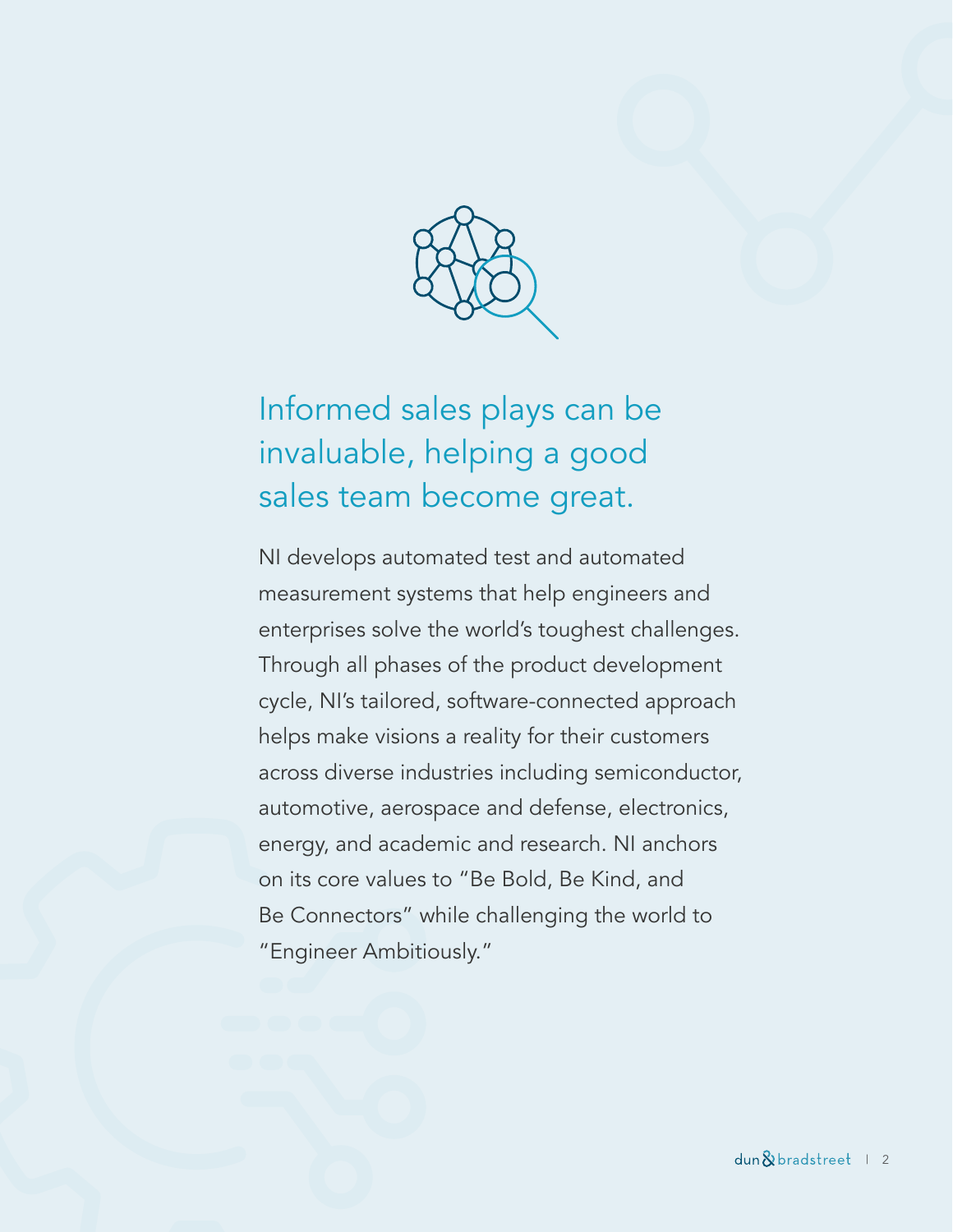Providing sales reps with a deeper understanding of prospects within their accounts to help prioritize opportunities is key to smarter lead management.

#### PRIORITIZING AND OPTIMIZING OUTREACH EFFORTS

Joe Quinn, Director of High Touch Demand at NI, describes his professional role in a mere 15 words: "I bring clarity to the unclear, defining strategies that drive business results while supporting others." At NI, data is behind the clarity Joe brings, and it helps build efficiencies—driving more strategic sales plays.

In sales, prioritizing outreach can be a bit of a juggling act. Account insights are key to understanding where to focus a sales team's efforts and which interactions are going to be the most productive toward getting a sale. But insights can be lacking, which creates inefficiencies in the sales process. Although good sales reps have their finger on the pulse of their accounts, they deserve more knowledge.

Providing sales reps with a deeper understanding of prospects within their accounts to help prioritize opportunities is key to smarter lead management. Some call it "striking while the iron is hot," but you need to know when that is. You need to understand account intent and engagement to know if and when the need is there and the timing is right. It's even better when you have the tools that make it easier to reach out at the right time, with the right message, across relevant platforms.

"Our sales team is already expert at knowing the accounts to be working with. My team's objective is to provide additional insights—for example, who is showing interest and purchasing intent, and in what areas. This helps our sales reps hone their strategies, whether it's a new sales play, a cross-sell, or an upsell opportunity," explains Joe.

#### SERVING SMARTER SALES PLAYS

Time is precious—and salespeople have a limited amount of it in order to hit their numbers. Should they spend their time with a book of accounts or focus their efforts on the five with the highest likelihood of closing a deal? How do they know who those five are? By observing first- and third-party buyer intent signals and seeing how prospects and clients interact with NI, marketing can serve relevant sales plays to its sales team. These sales plays help reps focus on certain activities within an identified time period, to optimize conversion and deals so they can prioritize their effort where and when it's most likely to pay off.

With so many data points flowing into an organization, plus the firsthand knowledge and expertise that sales reps possess of their accounts, it can be hard to determine where to start or when to engage. Informed sales plays can be invaluable, helping a good sales team become great.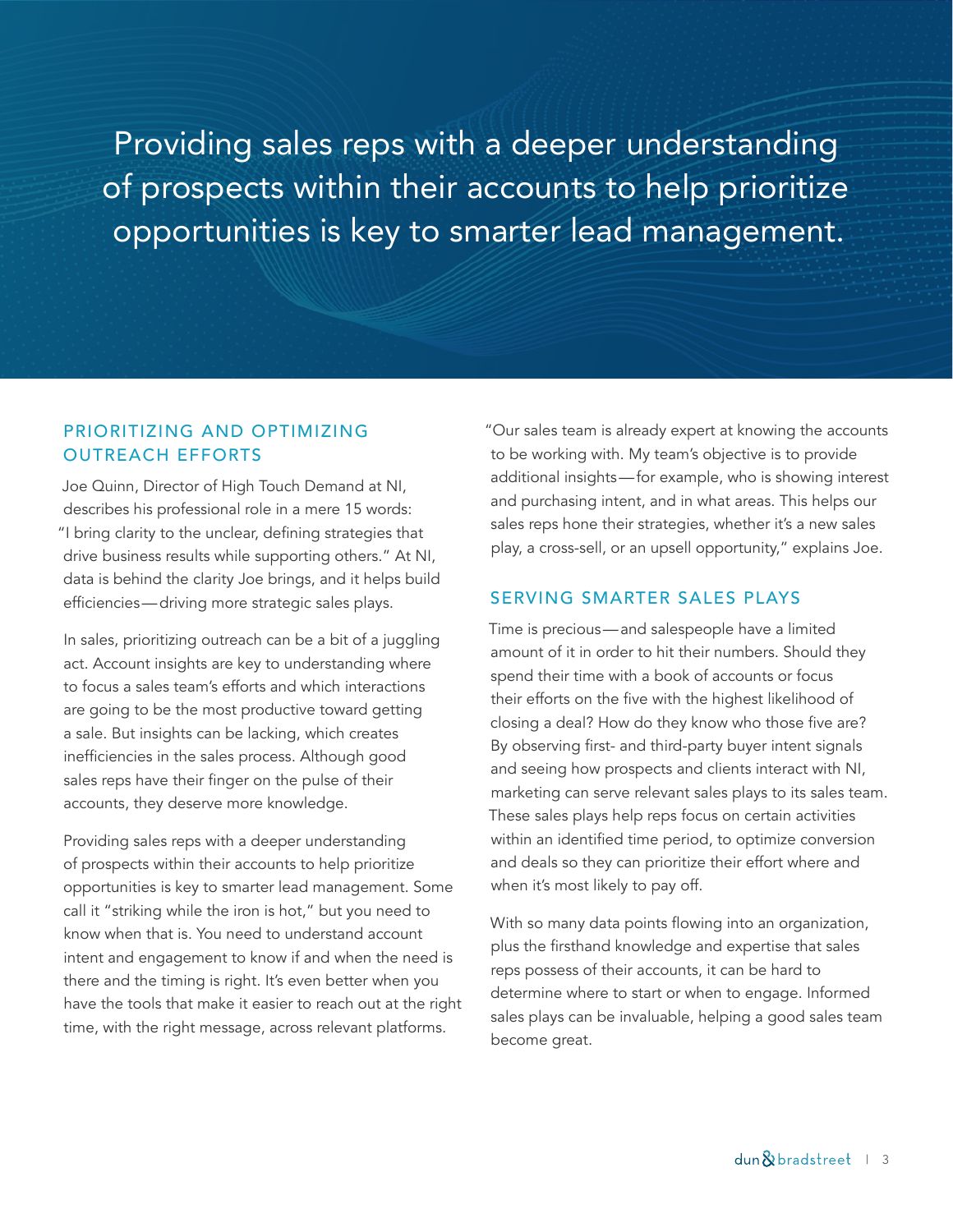

Figure 1: D&B Lattice implementation at NI.

**D&B Lattice** combines buying signals from disparate applications throughout the organization. This includes considering first- and third-party intent along with other account factors such as past revenue, future revenue potential, platform fit, and more. To support campaign efforts, drive better cross-functional alignment, and obtain a stronger ROI, the marketing team activates these insights with targeted, personalized sales plays in Salesforce based on high-fit, in-market segments. These insights are delivered in Salesforce along with seller enablement for account manager activation and account buying history by product line. nd obtain a stro )<br>ACCOUNT

As of December 2020, NI has hundreds of sellers engaging with various in-market plays built to target prospects or expand existing relationships. Mark Walters, Principal Marketing Operations Manager, adds, "We are able to help sellers proactively go after the areas where we feel we have the highest confidence that we'll be able to convert."

NI also uses the Dun & Bradstreet D-U-N-S® Number to connect various data silos spread throughout the organization, providing a clearer view of prospects and customers. D&B Optimizer for Marketing connects contact data to company data. The team can then segment to identify ideal prospects and impact audiences using artificial intelligence and Dun & Bradstreet data.

#### A BEST-PRACTICE ROLLOUT

NI took a phased approach in rolling out the sales play concept to sales teams, eventually expanding across all business units and geographies. As Joe is quick to point out, "Rolling out a game changing technology involves more than just the implementation. Behavioral shifts were also critical to build a shared fate across the organization—cross-collaboration is important." E<br>C<br>C<br>C

He continues, "We took feedback from sales management to position this as a solution that could be used to be more efficient and effective with their expectation of prospecting at accounts. This alignment was important."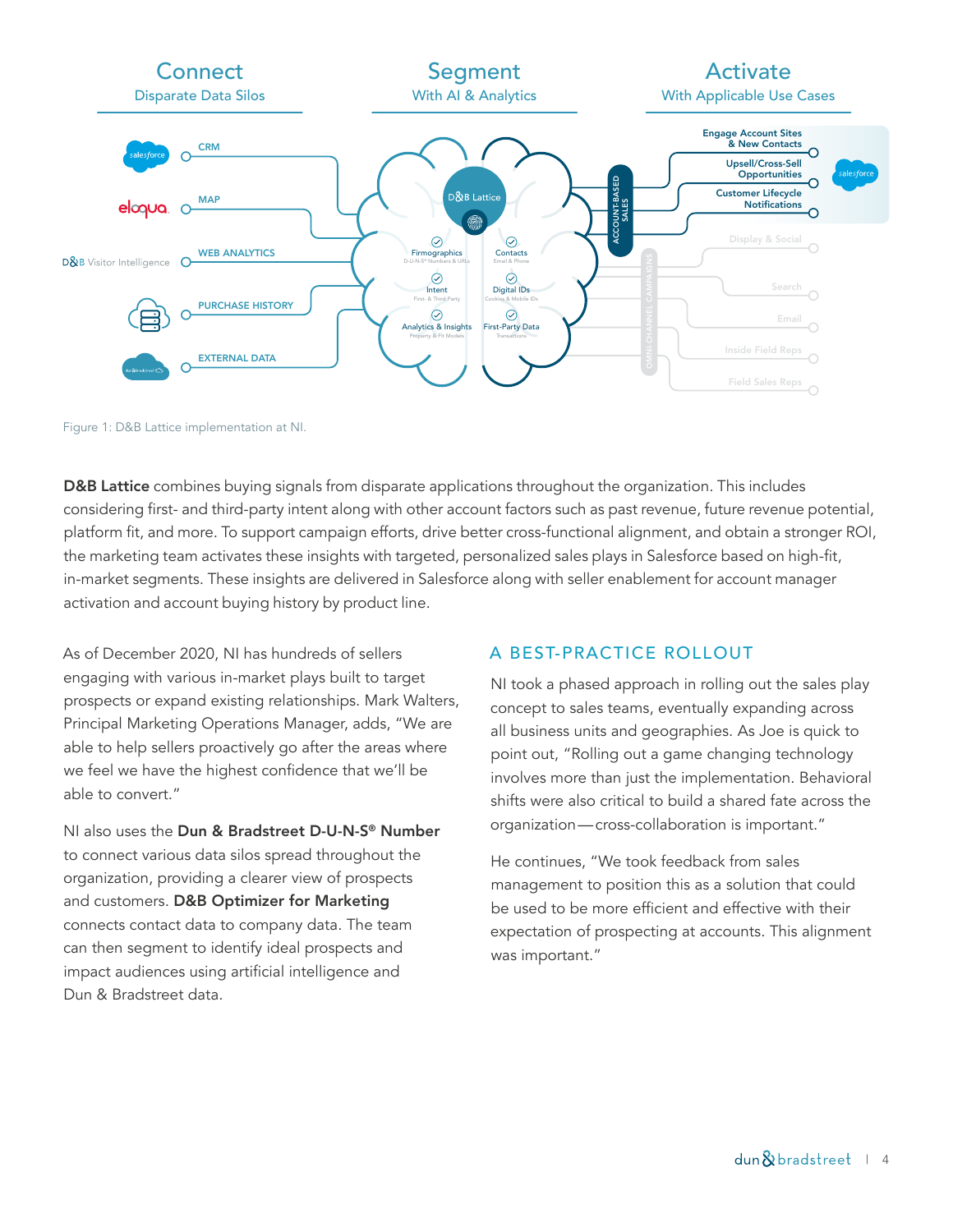

Partnership across the organization is key. Joe's team partners with sales leaders for driving adoption of the sales plays through contests (sales reps thrive on competition!), securing internal success stories, and driving one-on-one engagements.

But the internal partnerships don't stop there. "This isn't a siloed effort. It requires collaboration and alignment across the organization. That's really key to success," Joe said. "This is a group effort with many pieces: high-touch demand, demand strategy, IT, sales enablement, field marketing, our campaign managers, inside sales development engineers, account managers and sales leadership.

#### PILOT PROGRAM HIGHLIGHTS

NI has been thoughtful and strategic in their D&B Lattice implementation as they've built out sales plays and

launched the solution to their sales organization. The strategy continues to gain momentum across their global markets, and NI is looking forward to evolving the program further into 2021.

"The Dun & Bradstreet team has been very collaborative—consulting with us on best practices and providing advice on what else we can be doing. Their partnership has helped us understand approaches to implement and best-practices to follow so we can continue to see improvements in our deployment," Mark points out.

There were additional benefits, too. As Joe observes, "By adopting an industry-leading tool, not only did we modernize our marketing, but we also provided our employees with an opportunity for professional development: learning a new tool, third-party intent, workflows, and aligning with sellers."

| <b>Date</b>     | Sales accepted<br>recommendations <sup>*</sup> | Recommendations that converted<br>to opportunities* | Marketing created and<br>influenced pipeline* |
|-----------------|------------------------------------------------|-----------------------------------------------------|-----------------------------------------------|
| July 1, 2020    | 300                                            | 7                                                   | \$400K                                        |
| October 1, 2020 | 800                                            | 46                                                  | \$1.7M                                        |
| January 1, 2021 | 1,300                                          | 66                                                  | \$2.7M                                        |

\* Results are cumulative